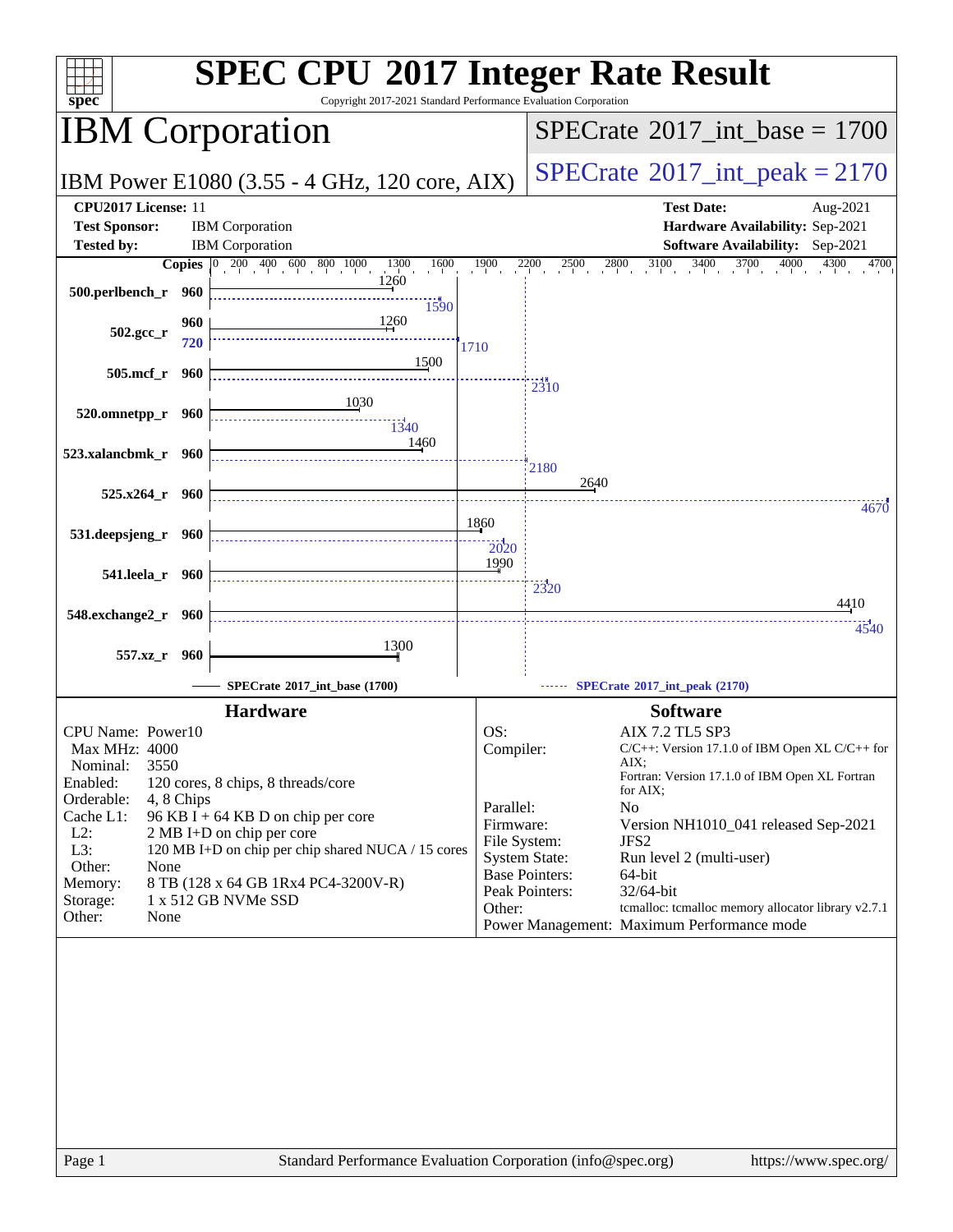

Copyright 2017-2021 Standard Performance Evaluation Corporation

## IBM Corporation

IBM Power E1080 (3.55 - 4 GHz, 120 core, AIX)  $\left| \text{SPECrate} \right|^{2}$  $\left| \text{SPECrate} \right|^{2}$  $\left| \text{SPECrate} \right|^{2}$  SOPEC int\_peak = 2170

[SPECrate](http://www.spec.org/auto/cpu2017/Docs/result-fields.html#SPECrate2017intbase)®2017 int\_base =  $1700$ 

**[CPU2017 License:](http://www.spec.org/auto/cpu2017/Docs/result-fields.html#CPU2017License)** 11 **[Test Date:](http://www.spec.org/auto/cpu2017/Docs/result-fields.html#TestDate)** Aug-2021 **[Test Sponsor:](http://www.spec.org/auto/cpu2017/Docs/result-fields.html#TestSponsor)** IBM Corporation **[Hardware Availability:](http://www.spec.org/auto/cpu2017/Docs/result-fields.html#HardwareAvailability)** Sep-2021 **[Tested by:](http://www.spec.org/auto/cpu2017/Docs/result-fields.html#Testedby)** IBM Corporation **[Software Availability:](http://www.spec.org/auto/cpu2017/Docs/result-fields.html#SoftwareAvailability)** Sep-2021

#### **[Results Table](http://www.spec.org/auto/cpu2017/Docs/result-fields.html#ResultsTable)**

| Base                                      |               |                |       |                | Peak  |                |       |               |                |              |                |              |                |              |
|-------------------------------------------|---------------|----------------|-------|----------------|-------|----------------|-------|---------------|----------------|--------------|----------------|--------------|----------------|--------------|
| <b>Benchmark</b>                          | <b>Copies</b> | <b>Seconds</b> | Ratio | <b>Seconds</b> | Ratio | <b>Seconds</b> | Ratio | <b>Copies</b> | <b>Seconds</b> | <b>Ratio</b> | <b>Seconds</b> | <b>Ratio</b> | <b>Seconds</b> | <b>Ratio</b> |
| $500.$ perlbench_r                        | 960           | 1216           | 260   | 1217           | 1260  | 1218           | 1260  | 960           | 964            | .590         | 964            | 1590         | 969            | 1580         |
| $502.\text{gcc\_r}$                       | 960           | 1075           | 260   | 1119           | 1210  | 1078           | 1260  | 720           | 597            | 1710         | 596            | 1710         | 596            | 1710         |
| $505$ .mcf r                              | 960           | 1031           | 500   | 1031           | 1500  | 1032           | 1500  | 960           | 672            | 2310         | 677            | 2290         | 668            | 2320         |
| 520.omnetpp_r                             | 960           | 1224           | 1030  | 1227           | 1030  | 1225           | 1030  | 960           | 942            | 340          | 941            | 1340         | 941            | 1340         |
| 523.xalancbmk r                           | 960           | 692            | 1460  | 696            | 1460  | 695            | 1460  | 960           | 465            | 2180         | 467            | 2170         | 465            | 2180         |
| 525.x264 r                                | 960           | 635            | 2650  | 636            | 2640  | 636            | 2640  | 960           | 361            | 4660         | 360            | 4670         | 360            | 4670         |
| 531.deepsjeng_r                           | 960           | 589            | 1870  | 591            | 1860  | 592            | 1860  | 960           | 546            | 2010         | 545            | 2020         | 545            | 2020         |
| 541.leela r                               | 960           | 797            | 2000  | 803            | 1980  | 798            | 1990  | 960           | 686            | 2320         | 685            | 2320         | 685            | 2320         |
| 548.exchange2_r                           | 960           | 570            | 4410  | 571            | 4410  | 570            | 4410  | 960           | 554            | 4540         | 554            | 4540         | 554            | 4540         |
| $557.xz$ r                                | 960           | 798            | 300   | 800            | 1300  | 804            | 1290  | 960           | 798            | 300          | 800            | <b>1300</b>  | 804            | 1290         |
| $SPECrate^{\circ}2017$ int base =<br>1700 |               |                |       |                |       |                |       |               |                |              |                |              |                |              |

**[SPECrate](http://www.spec.org/auto/cpu2017/Docs/result-fields.html#SPECrate2017intpeak)[2017\\_int\\_peak =](http://www.spec.org/auto/cpu2017/Docs/result-fields.html#SPECrate2017intpeak) 2170**

Results appear in the [order in which they were run](http://www.spec.org/auto/cpu2017/Docs/result-fields.html#RunOrder). Bold underlined text [indicates a median measurement](http://www.spec.org/auto/cpu2017/Docs/result-fields.html#Median).

#### **[Submit Notes](http://www.spec.org/auto/cpu2017/Docs/result-fields.html#SubmitNotes)**

 The config file option 'submit' was used to assign benchmark copies to specific processors using the "bindprocessor" command (see flags file for details).

#### **[Operating System Notes](http://www.spec.org/auto/cpu2017/Docs/result-fields.html#OperatingSystemNotes)**

 AIX V7.2 TL5 SP3 running on Power10 in Power9 compatibility mode. Following ulimits set to unlimited. 'ulimit -f unlimited' set file size to unlimited. 'ulimit -s unlimited' set stack size to unlimited. 'ulimit -c unlimited' set core file size to unlimited. 'ulimit -d unlimited' set data segment size to unlimited. 'ulimit -m unlimited' set max memory size to unlimited.

 72000 16M large pages defined with vmo command. 'AIX\_STDBUFSZ=524288' configures the I/O buffer size for the read and write system calls. 'mount -o remount,noatime /dev/hd1' for filesystems with a high rate of file access, performance can be improved by disabling the update of the access time stamp.

#### **[Environment Variables Notes](http://www.spec.org/auto/cpu2017/Docs/result-fields.html#EnvironmentVariablesNotes)**

Environment variables set by runcpu before the start of the run: LIBPATH =  $\sqrt{home/cpu2017/v1.1.8/tcmalloc}$ MALLOCMULTIHEAP = "1" MEMORY\_AFFINITY = "MCM" XLFRTEOPTS = "intrinthds=1"

**(Continued on next page)**

Page 2 Standard Performance Evaluation Corporation [\(info@spec.org\)](mailto:info@spec.org) <https://www.spec.org/>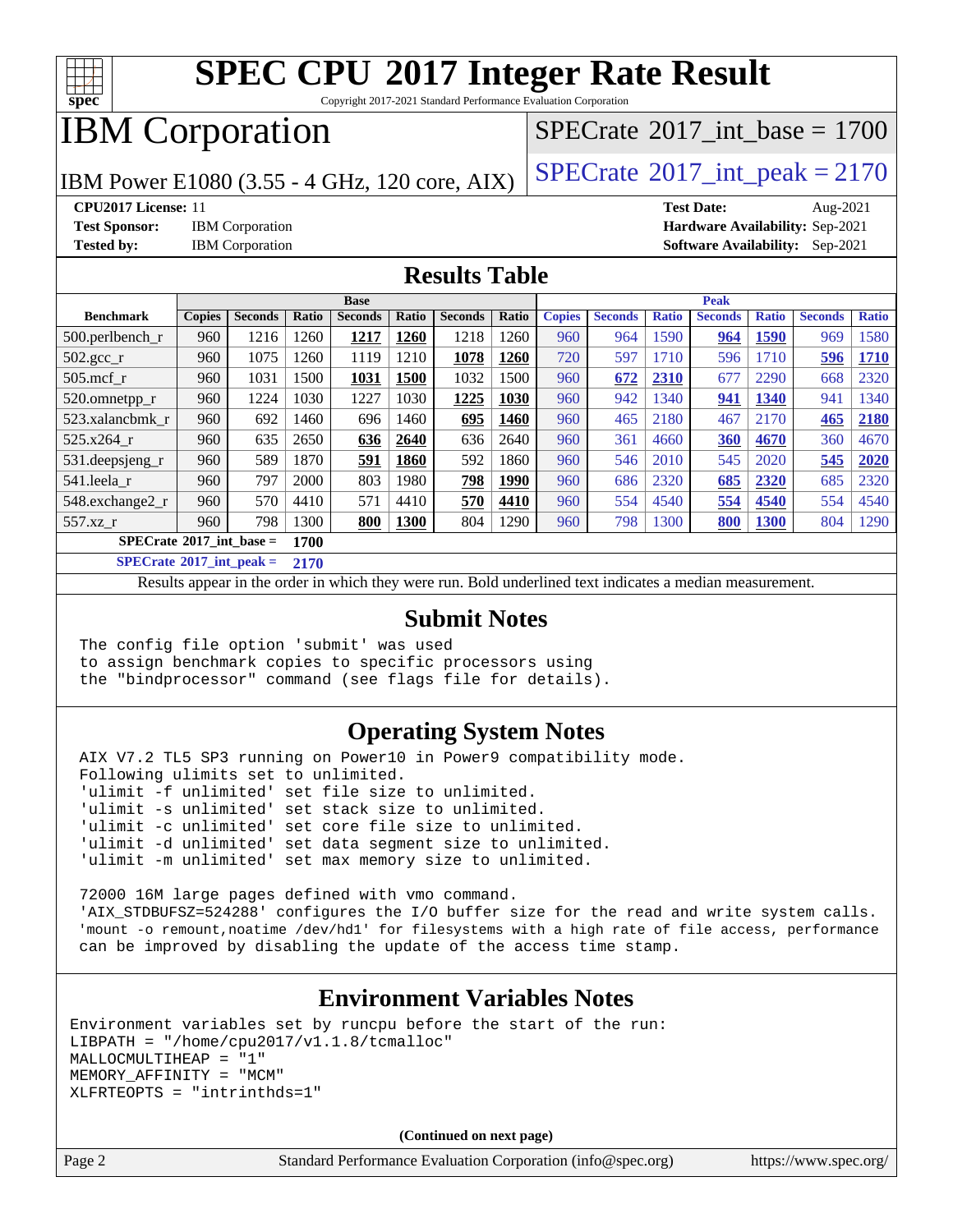

Copyright 2017-2021 Standard Performance Evaluation Corporation

## IBM Corporation

[SPECrate](http://www.spec.org/auto/cpu2017/Docs/result-fields.html#SPECrate2017intbase)®2017 int\_base =  $1700$ 

IBM Power E1080 (3.55 - 4 GHz, 120 core, AIX)  $\left| \text{SPECrate} \right|^{2}$  $\left| \text{SPECrate} \right|^{2}$  $\left| \text{SPECrate} \right|^{2}$  SPEC  $\left| \text{Crate} \right|^{2}$ 

**[Test Sponsor:](http://www.spec.org/auto/cpu2017/Docs/result-fields.html#TestSponsor)** IBM Corporation **[Hardware Availability:](http://www.spec.org/auto/cpu2017/Docs/result-fields.html#HardwareAvailability)** Sep-2021 **[Tested by:](http://www.spec.org/auto/cpu2017/Docs/result-fields.html#Testedby)** IBM Corporation **[Software Availability:](http://www.spec.org/auto/cpu2017/Docs/result-fields.html#SoftwareAvailability)** Sep-2021

**[CPU2017 License:](http://www.spec.org/auto/cpu2017/Docs/result-fields.html#CPU2017License)** 11 **[Test Date:](http://www.spec.org/auto/cpu2017/Docs/result-fields.html#TestDate)** Aug-2021

#### **[Environment Variables Notes \(Continued\)](http://www.spec.org/auto/cpu2017/Docs/result-fields.html#EnvironmentVariablesNotes)**

Environment variables set by runcpu during the 500.perlbench\_r peak run: MALLOCOPTIONS = "pool:0x20000000,buckets,no\_mallinfo"

Environment variables set by runcpu during the 502.gcc\_r peak run: MALLOCTYPE = "watson2"

Environment variables set by runcpu during the 505.mcf\_r peak run: MALLOCTYPE = "watson2"

Environment variables set by runcpu during the 520.omnetpp\_r peak run: MALLOCOPTIONS = "pool:0x20000000"

Environment variables set by runcpu during the 523.xalancbmk\_r peak run: MALLOCOPTIONS = "pool:0x20000000" MALLOCTYPE = "Yorktown"

Environment variables set by runcpu during the  $525.x264_r$  peak run: MALLOCTYPE = "watson2"

Environment variables set by runcpu during the 531.deepsjeng\_r peak run: MALLOCTYPE = "watson2"

Environment variables set by runcpu during the 541.leela\_r peak run: MALLOCTYPE = "watson2"

Environment variables set by runcpu during the 548.exchange2\_r peak run: MALLOCTYPE = "watson2"

#### **[General Notes](http://www.spec.org/auto/cpu2017/Docs/result-fields.html#GeneralNotes)**

 Yes: The test sponsor attests, as of date of publication, that CVE-2017-5754 (Meltdown) is mitigated in the system as tested and documented. Yes: The test sponsor attests, as of date of publication, that CVE-2017-5753 (Spectre variant 1) is mitigated in the system as tested and documented. Yes: The test sponsor attests, as of date of publication, that CVE-2017-5715 (Spectre variant 2) is mitigated in the system as tested and documented.

 tcmalloc, a general purpose malloc implementation built with the AIX V7.2 and IBM XL C/C++ compiler 16.1.0 for AIX used for all benchmarks in base sources available from <https://github.com/gilamn5tr/gperftools/archive/refs/heads/aix-enablement-upstream.zip>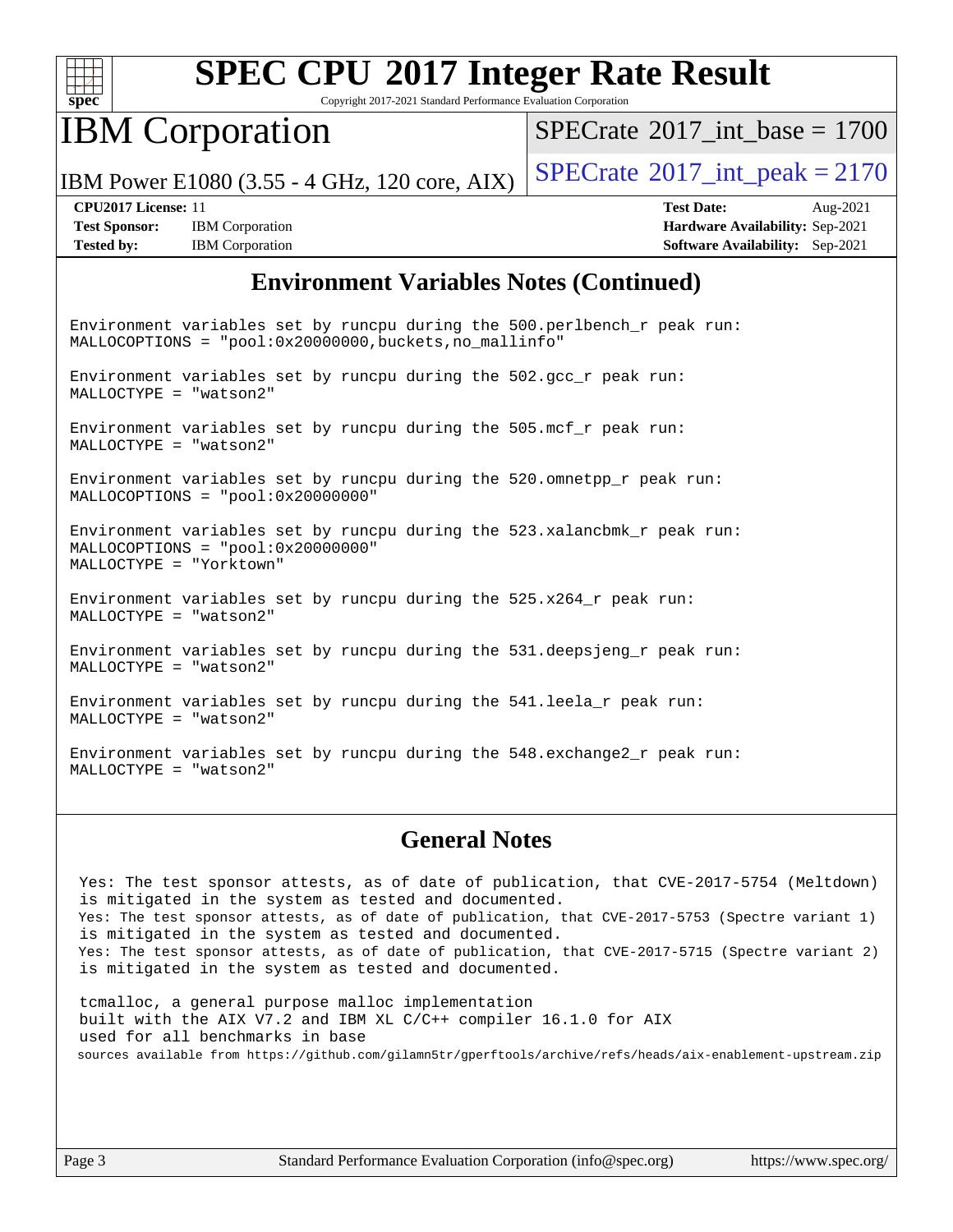| $spec^*$                                                         |                                                                                                                                                                                                                                                                                                                                                                                                                                                                                                                                                        | Copyright 2017-2021 Standard Performance Evaluation Corporation | <b>SPEC CPU®2017 Integer Rate Result</b>                    |                                                                                |
|------------------------------------------------------------------|--------------------------------------------------------------------------------------------------------------------------------------------------------------------------------------------------------------------------------------------------------------------------------------------------------------------------------------------------------------------------------------------------------------------------------------------------------------------------------------------------------------------------------------------------------|-----------------------------------------------------------------|-------------------------------------------------------------|--------------------------------------------------------------------------------|
|                                                                  | <b>IBM</b> Corporation                                                                                                                                                                                                                                                                                                                                                                                                                                                                                                                                 |                                                                 | $SPECrate^{\circ}2017$ _int_base = 1700                     |                                                                                |
|                                                                  | IBM Power E1080 (3.55 - 4 GHz, 120 core, AIX)                                                                                                                                                                                                                                                                                                                                                                                                                                                                                                          |                                                                 | $SPECrate^{\circ}2017\_int\_peak = 2170$                    |                                                                                |
| CPU2017 License: 11<br><b>Test Sponsor:</b><br><b>Tested by:</b> | <b>IBM</b> Corporation<br><b>IBM</b> Corporation                                                                                                                                                                                                                                                                                                                                                                                                                                                                                                       |                                                                 | <b>Test Date:</b>                                           | Aug-2021<br>Hardware Availability: Sep-2021<br>Software Availability: Sep-2021 |
|                                                                  |                                                                                                                                                                                                                                                                                                                                                                                                                                                                                                                                                        | <b>Platform Notes</b>                                           |                                                             |                                                                                |
|                                                                  | Sysinfo program /home/cpu2017/v1.1.8/bin/sysinfo<br>Rev: r6622 of 2021-04-07 982a61ec0915b55891ef0e16acafc64d<br>running on compdenl.aus.stglabs.ibm.com Fri Aug 13 10:26:37 2021<br>SUT (System Under Test) info as seen by some common utilities.                                                                                                                                                                                                                                                                                                    |                                                                 |                                                             |                                                                                |
|                                                                  | For more information on this section, see<br>https://www.spec.org/cpu2017/Docs/config.html#sysinfo                                                                                                                                                                                                                                                                                                                                                                                                                                                     |                                                                 |                                                             |                                                                                |
| the partition.<br>From prtconf:                                  | WARNING regarding the output of 'prtconf':<br>(1) The tester may need to adjust the sysinfo-supplied 'hw_nominal_mhz'.<br>(2) The 'Number of Processors' reported by prtconf is the number of cores available to<br>Host Name: compden1.aus.stglabs.ibm.com<br>System Model: IBM, 9080-HEX<br>Processor Clock Speed: 3650 MHz<br>Number Of Processors: 120<br>Memory Size: 8180736 MB<br>BIOS Version: NH1010_041                                                                                                                                      |                                                                 |                                                             |                                                                                |
| system resources:                                                | WARNING regarding the output of 'lscfg': this utility reports resources for the system,<br>not the current partition. Therefore, for a partition that has a subset of the full<br>(1) The tester may need to adjust the sysinfo-supplied 'hw_ncores'.<br>(2) The tester may need to adjust the sysinfo-supplied 'hw_nchips'.<br>(3) Be aware that 'hw_memory' is set from 'prtconf', and is correct for the partition,<br>but "Memory DIMM info from lscfg" reports the number of DIMMs in the entire server.<br>Processors, from lscfg -vplsysplanar0 |                                                                 |                                                             |                                                                                |
| 128x 01GY910                                                     | ***Note: sum of ways = 0, differs from prtconf 'Number Of Processors'<br>Memory DIMM info from lscfg:                                                                                                                                                                                                                                                                                                                                                                                                                                                  |                                                                 |                                                             |                                                                                |
|                                                                  | Operating System: AIX 7.2.0.0                                                                                                                                                                                                                                                                                                                                                                                                                                                                                                                          | 7200-05-03-2135                                                 |                                                             |                                                                                |
| Filesystem<br>/dev/hd1                                           | disk: $df - k$ /home/cpu2017/v1.1.8<br>1024-blocks<br>525336576 457662164                                                                                                                                                                                                                                                                                                                                                                                                                                                                              | Free %Used<br>13%                                               | Iused %Iused Mounted on<br>125636<br>1% /home               |                                                                                |
|                                                                  | (End of data from sysinfo program)                                                                                                                                                                                                                                                                                                                                                                                                                                                                                                                     |                                                                 |                                                             |                                                                                |
|                                                                  |                                                                                                                                                                                                                                                                                                                                                                                                                                                                                                                                                        | <b>Compiler Version Notes</b>                                   |                                                             |                                                                                |
| С                                                                | 500.perlbench_r(peak) 502.gcc_r(peak)                                                                                                                                                                                                                                                                                                                                                                                                                                                                                                                  |                                                                 |                                                             |                                                                                |
|                                                                  |                                                                                                                                                                                                                                                                                                                                                                                                                                                                                                                                                        | (Continued on next page)                                        |                                                             |                                                                                |
| Page 4                                                           |                                                                                                                                                                                                                                                                                                                                                                                                                                                                                                                                                        |                                                                 | Standard Performance Evaluation Corporation (info@spec.org) | https://www.spec.org/                                                          |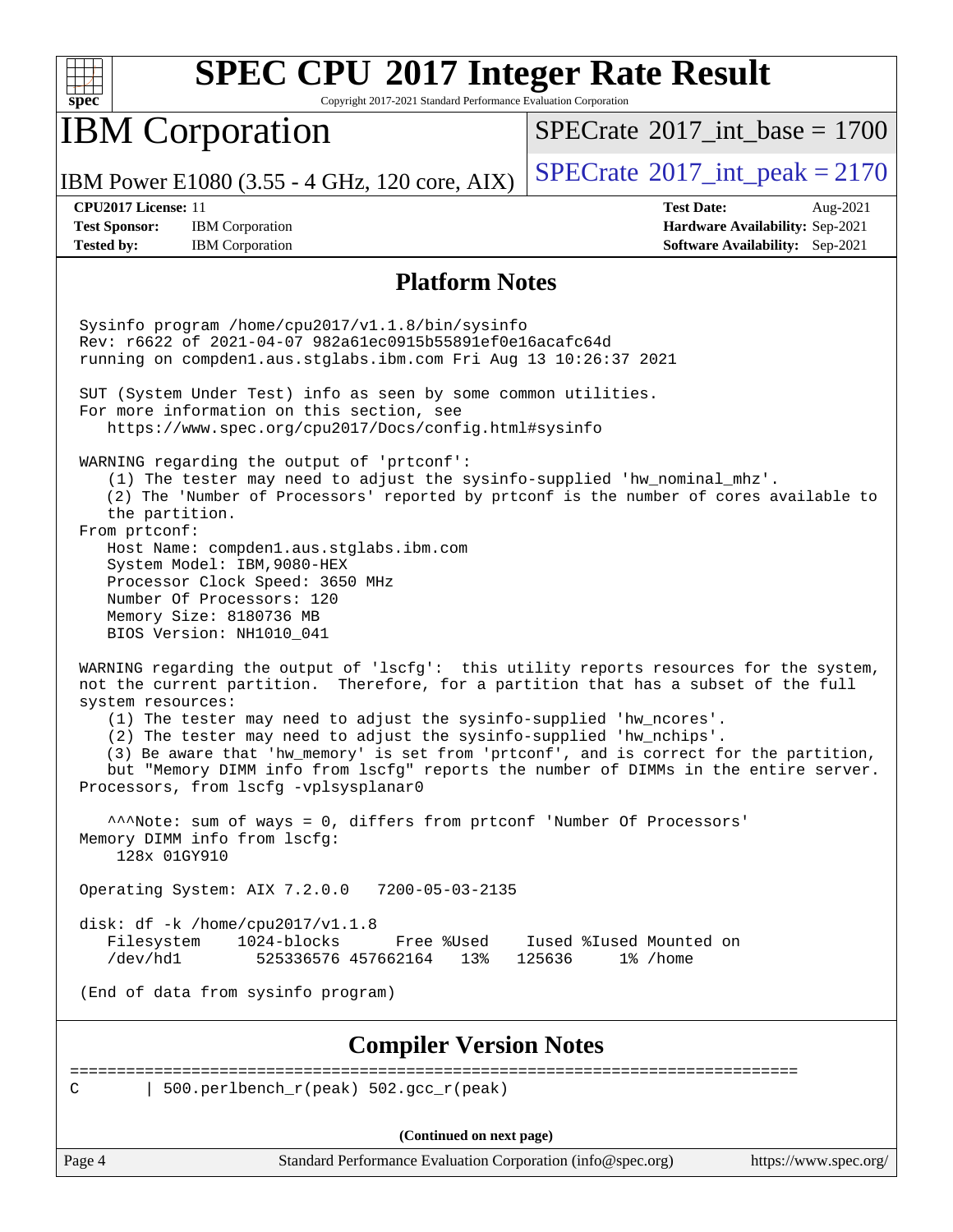

Copyright 2017-2021 Standard Performance Evaluation Corporation

IBM Corporation

 $SPECTate$ <sup>®</sup>[2017\\_int\\_base =](http://www.spec.org/auto/cpu2017/Docs/result-fields.html#SPECrate2017intbase) 1700

IBM Power E1080 (3.55 - 4 GHz, 120 core, AIX)  $\left| \text{SPECTate} \degree 2017 \_\text{int\_peak} = 2170$ 

**[Test Sponsor:](http://www.spec.org/auto/cpu2017/Docs/result-fields.html#TestSponsor)** IBM Corporation **[Hardware Availability:](http://www.spec.org/auto/cpu2017/Docs/result-fields.html#HardwareAvailability)** Sep-2021 **[Tested by:](http://www.spec.org/auto/cpu2017/Docs/result-fields.html#Testedby)** IBM Corporation **[Software Availability:](http://www.spec.org/auto/cpu2017/Docs/result-fields.html#SoftwareAvailability)** Sep-2021

**[CPU2017 License:](http://www.spec.org/auto/cpu2017/Docs/result-fields.html#CPU2017License)** 11 **[Test Date:](http://www.spec.org/auto/cpu2017/Docs/result-fields.html#TestDate)** Aug-2021

#### **[Compiler Version Notes \(Continued\)](http://www.spec.org/auto/cpu2017/Docs/result-fields.html#CompilerVersionNotes)**

| Standard Performance Evaluation Corporation (info@spec.org)<br>Page 5                                                                  | https://www.spec.org/ |
|----------------------------------------------------------------------------------------------------------------------------------------|-----------------------|
| (Continued on next page)                                                                                                               |                       |
| 520.omnetpp_r(base) 523.xalancbmk_r(base) 531.deepsjeng_r(base,<br>$C++$                                                               |                       |
| InstalledDir: /opt/IBM/openxlC/17.1.0/bin                                                                                              |                       |
| Target: powerpc-ibm-aix7.2.0.0<br>Thread model: posix                                                                                  |                       |
| -------------<br>IBM Open XL C/C++ for AIX 17.1.0 (5725-C72, 5765-J18), clang version 13.0.0                                           |                       |
| 520.omnetpp_r(peak) 523.xalancbmk_r(peak)<br>$C++$                                                                                     |                       |
| InstalledDir: /opt/IBM/openxlC/17.1.0/bin                                                                                              |                       |
| IBM Open XL C/C++ for AIX 17.1.0 (5725-C72, 5765-J18), clang version 13.0.0<br>Target: powerpc64-ibm-aix7.2.0.0<br>Thread model: posix |                       |
| 500.perlbench_r(base) 502.gcc_r(base) 505.mcf_r(base, peak)<br>C<br>525.x264_r(base, peak) 557.xz_r(base, peak)                        |                       |
| Target: powerpc-ibm-aix7.2.0.0<br>Thread model: posix<br>InstalledDir: /opt/IBM/openxlC/17.1.0/bin                                     |                       |
| IBM Open XL C/C++ for AIX 17.1.0 (5725-C72, 5765-J18), clang version 13.0.0                                                            |                       |
| 500.perlbench_r(peak) 502.gcc_r(peak)<br>C                                                                                             |                       |
| Thread model: posix<br>InstalledDir: /opt/IBM/openxlC/17.1.0/bin                                                                       |                       |
| IBM Open XL C/C++ for AIX 17.1.0 (5725-C72, 5765-J18), clang version 13.0.0<br>Target: powerpc64-ibm-aix7.2.0.0                        |                       |
| $500. perlbench_r(base) 502. gcc_r(base) 505.mcf_r(base, peak)$<br>C<br>$525.x264_r(base, peak) 557.xz_r(base, peak)$                  |                       |
|                                                                                                                                        |                       |
| Target: powerpc-ibm-aix7.2.0.0<br>Thread model: posix<br>InstalledDir: /opt/IBM/openxlC/17.1.0/bin                                     |                       |
| IBM Open XL C/C++ for AIX 17.1.0 (5725-C72, 5765-J18), clang version 13.0.0                                                            |                       |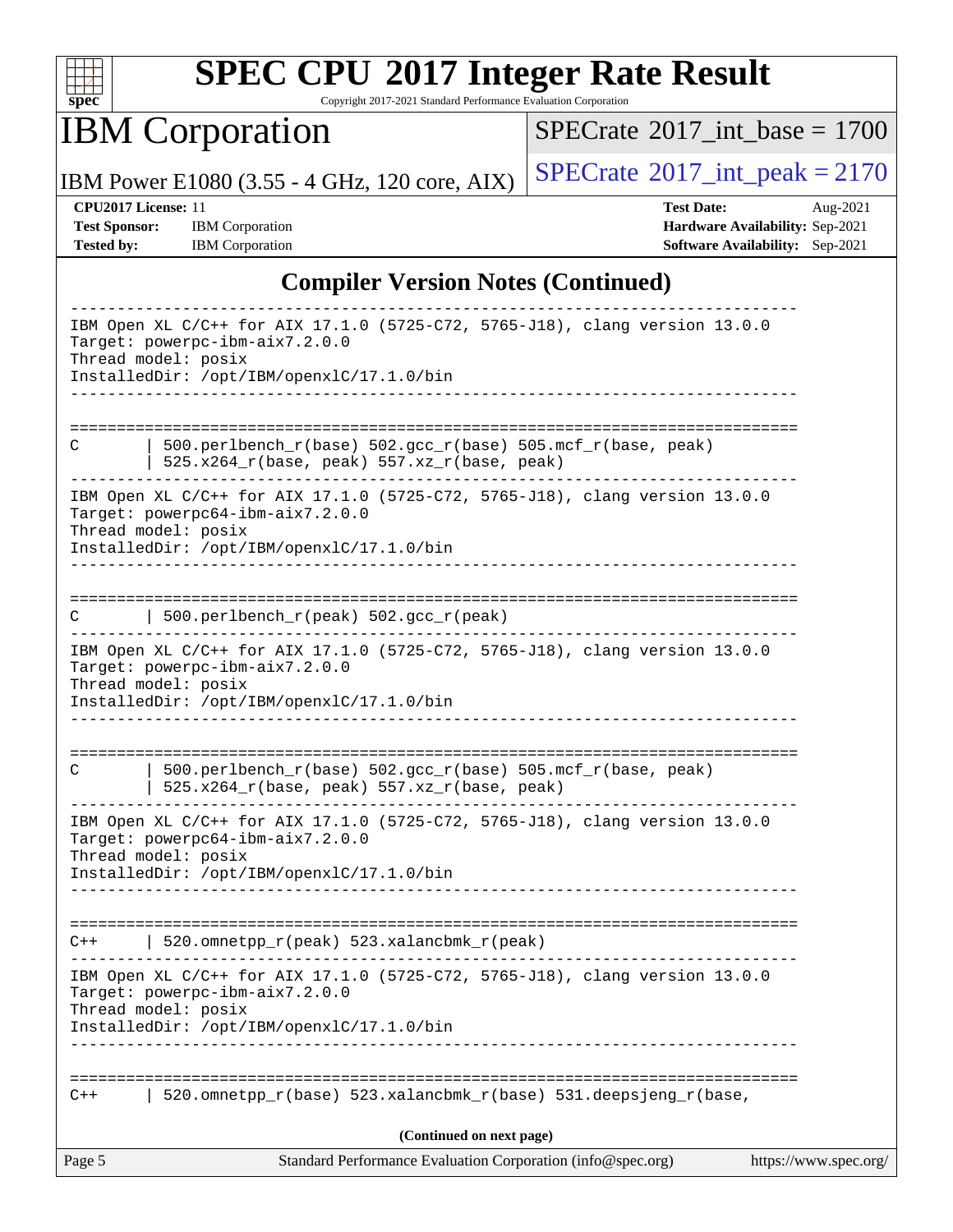

Copyright 2017-2021 Standard Performance Evaluation Corporation

IBM Corporation

 $SPECTate$ <sup>®</sup>[2017\\_int\\_base =](http://www.spec.org/auto/cpu2017/Docs/result-fields.html#SPECrate2017intbase) 1700

IBM Power E1080 (3.55 - 4 GHz, 120 core, AIX) [SPECrate](http://www.spec.org/auto/cpu2017/Docs/result-fields.html#SPECrate2017intpeak)®[2017\\_int\\_peak = 2](http://www.spec.org/auto/cpu2017/Docs/result-fields.html#SPECrate2017intpeak)170

| <b>CPU2017 License: 11</b> |                        | <b>Test Date:</b>                      | Aug- $2021$ |
|----------------------------|------------------------|----------------------------------------|-------------|
| <b>Test Sponsor:</b>       | <b>IBM</b> Corporation | <b>Hardware Availability: Sep-2021</b> |             |
| <b>Tested by:</b>          | <b>IBM</b> Corporation | <b>Software Availability:</b> Sep-2021 |             |

#### **[Compiler Version Notes \(Continued\)](http://www.spec.org/auto/cpu2017/Docs/result-fields.html#CompilerVersionNotes)**

| peak) 541.leela_r(base, peak)                                                                                                                                                                                                                                                                                   |
|-----------------------------------------------------------------------------------------------------------------------------------------------------------------------------------------------------------------------------------------------------------------------------------------------------------------|
| IBM Open XL C/C++ for AIX 17.1.0 (5725-C72, 5765-J18), clang version 13.0.0<br>Target: powerpc64-ibm-aix7.2.0.0<br>Thread model: posix<br>InstalledDir: /opt/IBM/openxlC/17.1.0/bin                                                                                                                             |
| 520.omnetpp_r(peak) 523.xalancbmk_r(peak)<br>C++                                                                                                                                                                                                                                                                |
| IBM Open XL C/C++ for AIX 17.1.0 (5725-C72, 5765-J18), clang version 13.0.0<br>Target: powerpc-ibm-aix7.2.0.0<br>Thread model: posix<br>InstalledDir: /opt/IBM/openxlC/17.1.0/bin                                                                                                                               |
|                                                                                                                                                                                                                                                                                                                 |
| 520.omnetpp_r(base) 523.xalancbmk_r(base) 531.deepsjeng_r(base,<br>$C++$<br>peak) 541.leela_r(base, peak)                                                                                                                                                                                                       |
| IBM Open XL C/C++ for AIX 17.1.0 (5725-C72, 5765-J18), clang version 13.0.0<br>Target: powerpc64-ibm-aix7.2.0.0<br>Thread model: posix<br>InstalledDir: /opt/IBM/openxlC/17.1.0/bin                                                                                                                             |
|                                                                                                                                                                                                                                                                                                                 |
| Fortran   548. exchange $2r(base, peak)$                                                                                                                                                                                                                                                                        |
| IBM Open XL Fortran for AIX 17.1.0 (5725-C74, 5765-J19)<br>Version: 17.01.0000.0000<br>Driver Level: 200728-1954 (252) ID: 915518f5b<br>Fortran Front End and Run Time Level: 200728-1954 (252) ID: 1be655d9d<br>Fortran Transformer Level: 200730-1513 (267) ID: d7d107fc9<br>LLVM IR Builder ID: e62648dbf4b9 |

### **[Base Compiler Invocation](http://www.spec.org/auto/cpu2017/Docs/result-fields.html#BaseCompilerInvocation)**

[C benchmarks](http://www.spec.org/auto/cpu2017/Docs/result-fields.html#Cbenchmarks):

[/opt/IBM/openxlC/17.1.0/bin/ibm-clang](http://www.spec.org/cpu2017/results/res2021q3/cpu2017-20210814-28679.flags.html#user_CCbase_ibm-clang_9f774c9615befa77c112f013b6c2565281113a2b1537333df0ab287bf7fa8f472d6793bc00be696b05b17883634a7b919aad0784a968df7fe4b14f6ed9819d67)

#### [C++ benchmarks:](http://www.spec.org/auto/cpu2017/Docs/result-fields.html#CXXbenchmarks)

[/opt/IBM/openxlC/17.1.0/bin/ibm-clang++\\_r](http://www.spec.org/cpu2017/results/res2021q3/cpu2017-20210814-28679.flags.html#user_CXXbase_ibm-clangxx_dac66322419d6d0ac209e4fe4cf55488a8041e4f4daede0152aea26bacfbf569839a7bed5e34b10492e0eda1206d45bc252a3ddd1404ef6c00452463fe1a96b4)

**(Continued on next page)**

Page 6 Standard Performance Evaluation Corporation [\(info@spec.org\)](mailto:info@spec.org) <https://www.spec.org/>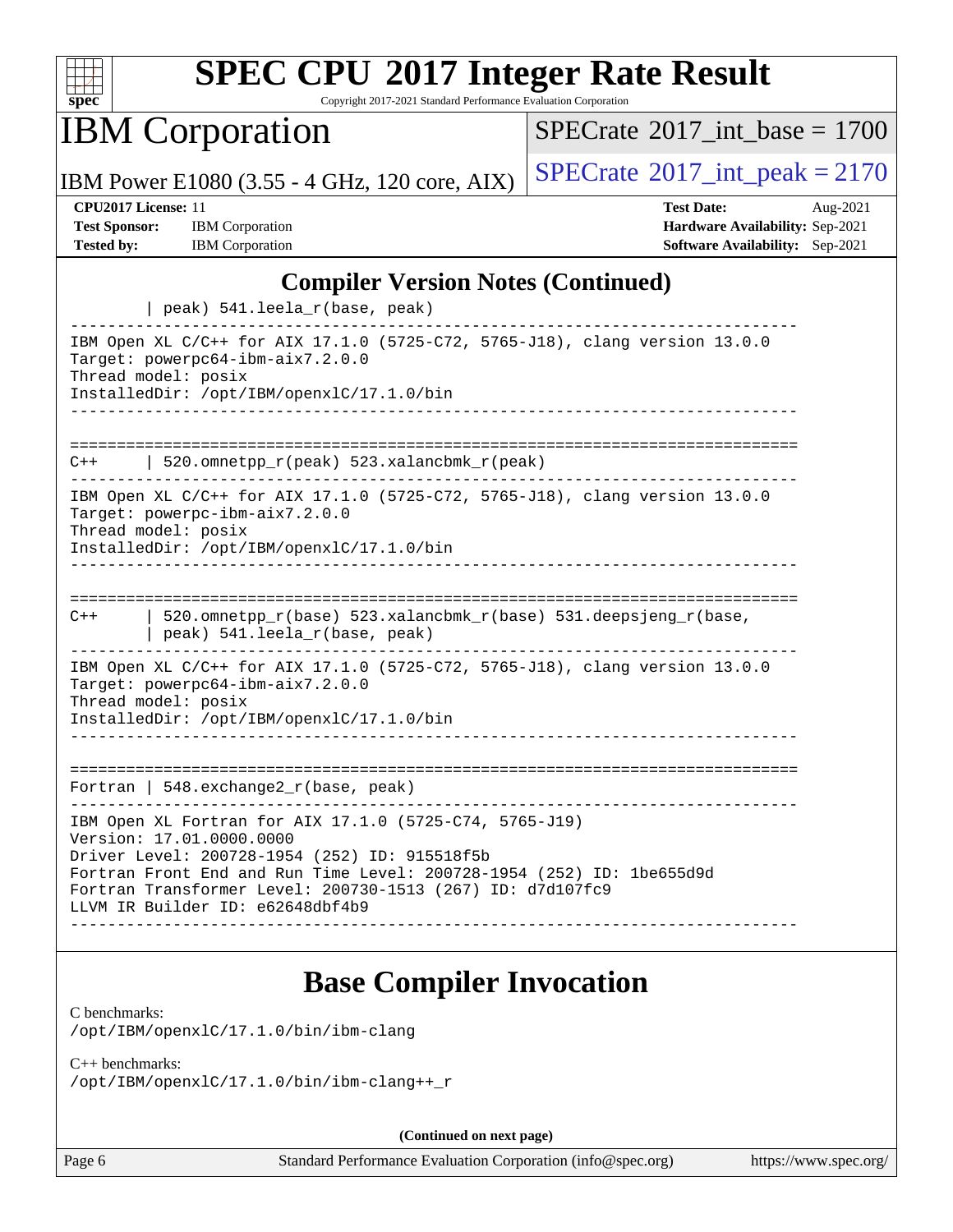

Copyright 2017-2021 Standard Performance Evaluation Corporation

IBM Corporation

[SPECrate](http://www.spec.org/auto/cpu2017/Docs/result-fields.html#SPECrate2017intbase)<sup>®</sup>2017 int\_base = 1700

IBM Power E1080 (3.55 - 4 GHz, 120 core, AIX)  $\left| \text{SPECrate} \right|^{2}$  $\left| \text{SPECrate} \right|^{2}$  $\left| \text{SPECrate} \right|^{2}$  SPEC  $\left| \text{Crate} \right|^{2}$ 

**[Test Sponsor:](http://www.spec.org/auto/cpu2017/Docs/result-fields.html#TestSponsor)** IBM Corporation **[Hardware Availability:](http://www.spec.org/auto/cpu2017/Docs/result-fields.html#HardwareAvailability)** Sep-2021 **[Tested by:](http://www.spec.org/auto/cpu2017/Docs/result-fields.html#Testedby)** IBM Corporation **[Software Availability:](http://www.spec.org/auto/cpu2017/Docs/result-fields.html#SoftwareAvailability)** Sep-2021

**[CPU2017 License:](http://www.spec.org/auto/cpu2017/Docs/result-fields.html#CPU2017License)** 11 **[Test Date:](http://www.spec.org/auto/cpu2017/Docs/result-fields.html#TestDate)** Aug-2021

## **[Base Compiler Invocation \(Continued\)](http://www.spec.org/auto/cpu2017/Docs/result-fields.html#BaseCompilerInvocation)**

[Fortran benchmarks](http://www.spec.org/auto/cpu2017/Docs/result-fields.html#Fortranbenchmarks):

[/opt/IBM/openxlf/17.1.0/bin/xlf95\\_r](http://www.spec.org/cpu2017/results/res2021q3/cpu2017-20210814-28679.flags.html#user_FCbase_xlf95_r_0e028344bd5307e0dfcacda847ffe6884d6a9fde2193250c97185d56fcad406aa881dd5ed9810f98abd0d672f6d1ed7cd49e3dfad651494a64564a2de329dd1d)

**[Base Portability Flags](http://www.spec.org/auto/cpu2017/Docs/result-fields.html#BasePortabilityFlags)**

 500.perlbench\_r: [-DSPEC\\_AIX](http://www.spec.org/cpu2017/results/res2021q3/cpu2017-20210814-28679.flags.html#b500.perlbench_r_baseCPORTABILITY_DSPEC_AIX) [-DSPEC\\_LP64](http://www.spec.org/cpu2017/results/res2021q3/cpu2017-20210814-28679.flags.html#b500.perlbench_r_baseEXTRA_PORTABILITY_DSPEC_LP64) 502.gcc\_r: [-DSPEC\\_AIX](http://www.spec.org/cpu2017/results/res2021q3/cpu2017-20210814-28679.flags.html#b502.gcc_r_baseCPORTABILITY_DSPEC_AIX) [-DSPEC\\_NEED\\_ASPRINTF](http://www.spec.org/cpu2017/results/res2021q3/cpu2017-20210814-28679.flags.html#b502.gcc_r_baseCPORTABILITY_DSPEC_NEED_ASPRINTF) [-DSPEC\\_LP64](http://www.spec.org/cpu2017/results/res2021q3/cpu2017-20210814-28679.flags.html#suite_baseEXTRA_PORTABILITY502_gcc_r_DSPEC_LP64) 505.mcf\_r: [-DSPEC\\_LP64](http://www.spec.org/cpu2017/results/res2021q3/cpu2017-20210814-28679.flags.html#suite_baseEXTRA_PORTABILITY505_mcf_r_DSPEC_LP64) 520.omnetpp\_r: [-DSPEC\\_LP64](http://www.spec.org/cpu2017/results/res2021q3/cpu2017-20210814-28679.flags.html#suite_baseEXTRA_PORTABILITY520_omnetpp_r_DSPEC_LP64) 523.xalancbmk\_r: [-DSPEC\\_AIX](http://www.spec.org/cpu2017/results/res2021q3/cpu2017-20210814-28679.flags.html#b523.xalancbmk_r_baseCXXPORTABILITY_DSPEC_AIX) [-DSPEC\\_LP64](http://www.spec.org/cpu2017/results/res2021q3/cpu2017-20210814-28679.flags.html#suite_baseEXTRA_PORTABILITY523_xalancbmk_r_DSPEC_LP64) 525.x264\_r: [-DSPEC\\_LP64](http://www.spec.org/cpu2017/results/res2021q3/cpu2017-20210814-28679.flags.html#suite_baseEXTRA_PORTABILITY525_x264_r_DSPEC_LP64) 531.deepsjeng\_r: [-DSPEC\\_LP64](http://www.spec.org/cpu2017/results/res2021q3/cpu2017-20210814-28679.flags.html#suite_baseEXTRA_PORTABILITY531_deepsjeng_r_DSPEC_LP64) 541.leela\_r: [-DSPEC\\_AIX](http://www.spec.org/cpu2017/results/res2021q3/cpu2017-20210814-28679.flags.html#b541.leela_r_baseCXXPORTABILITY_DSPEC_AIX) [-DSPEC\\_LP64](http://www.spec.org/cpu2017/results/res2021q3/cpu2017-20210814-28679.flags.html#suite_baseEXTRA_PORTABILITY541_leela_r_DSPEC_LP64) 548.exchange2\_r: [-DSPEC\\_LP64](http://www.spec.org/cpu2017/results/res2021q3/cpu2017-20210814-28679.flags.html#suite_baseEXTRA_PORTABILITY548_exchange2_r_DSPEC_LP64) 557.xz\_r: [-DSPEC\\_LP64](http://www.spec.org/cpu2017/results/res2021q3/cpu2017-20210814-28679.flags.html#suite_baseEXTRA_PORTABILITY557_xz_r_DSPEC_LP64)

### **[Base Optimization Flags](http://www.spec.org/auto/cpu2017/Docs/result-fields.html#BaseOptimizationFlags)**

[C benchmarks](http://www.spec.org/auto/cpu2017/Docs/result-fields.html#Cbenchmarks):

[-m64](http://www.spec.org/cpu2017/results/res2021q3/cpu2017-20210814-28679.flags.html#user_CCbase_F-m64) [-Wl,-bbigtoc](http://www.spec.org/cpu2017/results/res2021q3/cpu2017-20210814-28679.flags.html#user_CCbase_F-bbigtoc_b1f60ef144d59f387cf56647f5d9760a1da61d3137773b2d872fe80d560db832b7a848e013c9f028e34f9ee45ecfdf728069b0bb51cabce3e474952ab898194c) [-Wl,-blpdata](http://www.spec.org/cpu2017/results/res2021q3/cpu2017-20210814-28679.flags.html#user_CCbase_F-blpdata_e5198c7c2ecc9e43d824f0ca238f7383bd692e4e2f7cb34e587f13ab0836441f0e1069d2464060d355452835188273ae5c4d3a3543a000824dfb4ed8f48654d9) [-Wl,-bplugin\\_opt:--enable-ppc-gen-scalar-mass](http://www.spec.org/cpu2017/results/res2021q3/cpu2017-20210814-28679.flags.html#user_CCbase_F--enable-ppc-gen-scalar-mass_90c7eaebb326e65cde163ce93cb096d759e1fe488aaf604c30f1c960750955167859810a96e25e0e5648ab9c877fa52afc6dc029767c505b3d47992c189a9c83) [-Wl,-bplugin\\_opt:--data-layout-opt=1](http://www.spec.org/cpu2017/results/res2021q3/cpu2017-20210814-28679.flags.html#user_CCbase_F-linker-data-layout-opt_fe0762a6b5cb55dad267b4448b2f8965fced10b8461895e7764a1e76b830afc1385c5dac76eee05653c3aac00ca444940b0b9cc6acab2ebd70e0a4316e07b302) [-Wl,-bplugin\\_opt:-fold-complex-pointer-compare=false](http://www.spec.org/cpu2017/results/res2021q3/cpu2017-20210814-28679.flags.html#user_CCbase_F-linker-fold-complex-pointer-compare_30752d660fbba89f4a6b1f91d89016102fa0a16c35a1c9c6ba435ca46ff633b36cc8d4a459005de90b5ac6ffc757fad61eb0272c17d5d1d6e4cf728112c6c2f5) [-mcpu=pwr9](http://www.spec.org/cpu2017/results/res2021q3/cpu2017-20210814-28679.flags.html#user_CCbase_F-mcpu_5d980224ea2195a044ed01a34ae98c1a4fdff6306674b4acc150928d0f0d5914825ac979935ad645b959ca0421d69f927445e0d86aab9ca98aa6e38716053eca) [-mabi=vec-extabi](http://www.spec.org/cpu2017/results/res2021q3/cpu2017-20210814-28679.flags.html#user_CCbase_F-mabi) [-mllvm -enable-ppc-gen-scalar-mass](http://www.spec.org/cpu2017/results/res2021q3/cpu2017-20210814-28679.flags.html#user_CCbase_F-enable-ppc-gen-scalar-mass_19d61abb0ffc7dd917f10120309184a69643c3b4c419acbd6520dae9c6faf53e38a24336dde3427d1d9a7d8eb44cd246ab3231b3e186f97d7cedfcb739e6de07) [-mllvm -vector-library=MASSV](http://www.spec.org/cpu2017/results/res2021q3/cpu2017-20210814-28679.flags.html#user_CCbase_F-vector-library_7bfd05c50ee60fdc6a36c02ad6fee1805c77076ffe2ac4d04c3541dceb44261f98d22390599f975564efa94bbd3bea0128f107054dbc8089ea864436da294e64) [-flto](http://www.spec.org/cpu2017/results/res2021q3/cpu2017-20210814-28679.flags.html#user_CCbase_F-flto) [-mllvm -data-layout-opt=1](http://www.spec.org/cpu2017/results/res2021q3/cpu2017-20210814-28679.flags.html#user_CCbase_F-data-layout-opt_f491318f4d3c7014c4e58773a186b2497ac81c29c74ea63cb5b700ab9e16dd307762c9853da5b0d25370dfc1ff8c226087ac7a3c839cc1c87e0ba270a75e2333) [-O3](http://www.spec.org/cpu2017/results/res2021q3/cpu2017-20210814-28679.flags.html#user_CCbase_F-O3) [-fcommon](http://www.spec.org/cpu2017/results/res2021q3/cpu2017-20210814-28679.flags.html#user_CCbase_F-fcommon) [-mllvm -fold-complex-pointer-compare=false](http://www.spec.org/cpu2017/results/res2021q3/cpu2017-20210814-28679.flags.html#user_CCbase_F-fold-complex-pointer-compare_49d067b19d7a253e55a1bfd555e7f1ed3800d350a7d3022c267ac184eb39ba82fdb1559e27940297a111902521b482f74516ef11255d672a08eda431a8814605) [-L/opt/IBM/xlmass/10.1.0/lib](http://www.spec.org/cpu2017/results/res2021q3/cpu2017-20210814-28679.flags.html#user_CCbase_F-L_8a801f934146618e620278765a5ef90b8c915cc192c942ec4017754dc6ea911fc6076e10a4bee61092241cf5e08886d583c12c38bed894ebec63a08529138947) [-lmass](http://www.spec.org/cpu2017/results/res2021q3/cpu2017-20210814-28679.flags.html#user_CCbase_F-lmass) [-L/opt/IBM/openxlf/17.1.0/lib](http://www.spec.org/cpu2017/results/res2021q3/cpu2017-20210814-28679.flags.html#user_CCbase_F-L_add4bab88a6c42c88e302f591c73bb72937ef64e579693abc59aa2e1fd2665ec6fc9d43c422cf6dbfb0a7c937a1bb302f576036cf20ceb47a619d9b704399be1) [-lxlopt](http://www.spec.org/cpu2017/results/res2021q3/cpu2017-20210814-28679.flags.html#user_CCbase_F-lxlopt)

[C++ benchmarks:](http://www.spec.org/auto/cpu2017/Docs/result-fields.html#CXXbenchmarks)

[-m64](http://www.spec.org/cpu2017/results/res2021q3/cpu2017-20210814-28679.flags.html#user_CXXbase_F-m64) [-Wl,-bbigtoc](http://www.spec.org/cpu2017/results/res2021q3/cpu2017-20210814-28679.flags.html#user_CXXbase_F-bbigtoc_b1f60ef144d59f387cf56647f5d9760a1da61d3137773b2d872fe80d560db832b7a848e013c9f028e34f9ee45ecfdf728069b0bb51cabce3e474952ab898194c) [-Wl,-blpdata](http://www.spec.org/cpu2017/results/res2021q3/cpu2017-20210814-28679.flags.html#user_CXXbase_F-blpdata_e5198c7c2ecc9e43d824f0ca238f7383bd692e4e2f7cb34e587f13ab0836441f0e1069d2464060d355452835188273ae5c4d3a3543a000824dfb4ed8f48654d9) [-Wl,-bplugin\\_opt:--enable-ppc-gen-scalar-mass](http://www.spec.org/cpu2017/results/res2021q3/cpu2017-20210814-28679.flags.html#user_CXXbase_F--enable-ppc-gen-scalar-mass_90c7eaebb326e65cde163ce93cb096d759e1fe488aaf604c30f1c960750955167859810a96e25e0e5648ab9c877fa52afc6dc029767c505b3d47992c189a9c83) [-Wl,-bplugin\\_opt:-fold-complex-pointer-compare=false](http://www.spec.org/cpu2017/results/res2021q3/cpu2017-20210814-28679.flags.html#user_CXXbase_F-linker-fold-complex-pointer-compare_30752d660fbba89f4a6b1f91d89016102fa0a16c35a1c9c6ba435ca46ff633b36cc8d4a459005de90b5ac6ffc757fad61eb0272c17d5d1d6e4cf728112c6c2f5) [-mcpu=pwr9](http://www.spec.org/cpu2017/results/res2021q3/cpu2017-20210814-28679.flags.html#user_CXXbase_F-mcpu_5d980224ea2195a044ed01a34ae98c1a4fdff6306674b4acc150928d0f0d5914825ac979935ad645b959ca0421d69f927445e0d86aab9ca98aa6e38716053eca) [-mabi=vec-extabi](http://www.spec.org/cpu2017/results/res2021q3/cpu2017-20210814-28679.flags.html#user_CXXbase_F-mabi) [-mllvm -enable-ppc-gen-scalar-mass](http://www.spec.org/cpu2017/results/res2021q3/cpu2017-20210814-28679.flags.html#user_CXXbase_F-enable-ppc-gen-scalar-mass_19d61abb0ffc7dd917f10120309184a69643c3b4c419acbd6520dae9c6faf53e38a24336dde3427d1d9a7d8eb44cd246ab3231b3e186f97d7cedfcb739e6de07) [-mllvm -vector-library=MASSV](http://www.spec.org/cpu2017/results/res2021q3/cpu2017-20210814-28679.flags.html#user_CXXbase_F-vector-library_7bfd05c50ee60fdc6a36c02ad6fee1805c77076ffe2ac4d04c3541dceb44261f98d22390599f975564efa94bbd3bea0128f107054dbc8089ea864436da294e64) [-flto](http://www.spec.org/cpu2017/results/res2021q3/cpu2017-20210814-28679.flags.html#user_CXXbase_F-flto) [-O3](http://www.spec.org/cpu2017/results/res2021q3/cpu2017-20210814-28679.flags.html#user_CXXbase_F-O3) [-L/opt/IBM/xlmass/10.1.0/lib](http://www.spec.org/cpu2017/results/res2021q3/cpu2017-20210814-28679.flags.html#user_CXXbase_F-L_8a801f934146618e620278765a5ef90b8c915cc192c942ec4017754dc6ea911fc6076e10a4bee61092241cf5e08886d583c12c38bed894ebec63a08529138947) [-lmass](http://www.spec.org/cpu2017/results/res2021q3/cpu2017-20210814-28679.flags.html#user_CXXbase_F-lmass) [-L/opt/IBM/openxlf/17.1.0/lib](http://www.spec.org/cpu2017/results/res2021q3/cpu2017-20210814-28679.flags.html#user_CXXbase_F-L_add4bab88a6c42c88e302f591c73bb72937ef64e579693abc59aa2e1fd2665ec6fc9d43c422cf6dbfb0a7c937a1bb302f576036cf20ceb47a619d9b704399be1) [-lxlopt](http://www.spec.org/cpu2017/results/res2021q3/cpu2017-20210814-28679.flags.html#user_CXXbase_F-lxlopt)

[Fortran benchmarks](http://www.spec.org/auto/cpu2017/Docs/result-fields.html#Fortranbenchmarks): [-q64](http://www.spec.org/cpu2017/results/res2021q3/cpu2017-20210814-28679.flags.html#user_FCbase_F-q64_bf9cf96a584de961ac5a0892d8665cb072b51f198e84cc9807e09f70539d8b447eab2e8dc1ef2e4ee9d9318eb1a273d1ce795af5ed5bd4d5f81dd8d68091a836) [-bbigtoc](http://www.spec.org/cpu2017/results/res2021q3/cpu2017-20210814-28679.flags.html#user_FCbase_F-bbigtoc) [-blpdata](http://www.spec.org/cpu2017/results/res2021q3/cpu2017-20210814-28679.flags.html#user_FCbase_F-blpdata) [-Wl,-bplugin\\_opt:-fold-complex-pointer-compare=false](http://www.spec.org/cpu2017/results/res2021q3/cpu2017-20210814-28679.flags.html#user_FCbase_F-linker-fold-complex-pointer-compare_30752d660fbba89f4a6b1f91d89016102fa0a16c35a1c9c6ba435ca46ff633b36cc8d4a459005de90b5ac6ffc757fad61eb0272c17d5d1d6e4cf728112c6c2f5) [-O3](http://www.spec.org/cpu2017/results/res2021q3/cpu2017-20210814-28679.flags.html#user_FCbase_F-O3) [-qarch=pwr9](http://www.spec.org/cpu2017/results/res2021q3/cpu2017-20210814-28679.flags.html#user_FCbase_F-qarch_2d3a35d6c2182a9441aee314a6c97719f234e8403d853daaa12f3f737fa1c3e361db8840f9677a0cbdf7659e02149a049764462cc1681baa4f031c7d8b6b9151) [-qvecnvol](http://www.spec.org/cpu2017/results/res2021q3/cpu2017-20210814-28679.flags.html#user_FCbase_F-qvecnvol) [-mllvm -enable-ppc-gen-scalar-mass](http://www.spec.org/cpu2017/results/res2021q3/cpu2017-20210814-28679.flags.html#user_FCbase_F-enable-ppc-gen-scalar-mass_19d61abb0ffc7dd917f10120309184a69643c3b4c419acbd6520dae9c6faf53e38a24336dde3427d1d9a7d8eb44cd246ab3231b3e186f97d7cedfcb739e6de07) [-mllvm -vector-library=MASSV](http://www.spec.org/cpu2017/results/res2021q3/cpu2017-20210814-28679.flags.html#user_FCbase_F-vector-library_7bfd05c50ee60fdc6a36c02ad6fee1805c77076ffe2ac4d04c3541dceb44261f98d22390599f975564efa94bbd3bea0128f107054dbc8089ea864436da294e64) [-qlto](http://www.spec.org/cpu2017/results/res2021q3/cpu2017-20210814-28679.flags.html#user_FCbase_F-qlto) [-L/opt/IBM/xlmass/10.1.0/lib](http://www.spec.org/cpu2017/results/res2021q3/cpu2017-20210814-28679.flags.html#user_FCbase_F-L_8a801f934146618e620278765a5ef90b8c915cc192c942ec4017754dc6ea911fc6076e10a4bee61092241cf5e08886d583c12c38bed894ebec63a08529138947) [-lmass](http://www.spec.org/cpu2017/results/res2021q3/cpu2017-20210814-28679.flags.html#user_FCbase_F-lmass)

**(Continued on next page)**

| Page 7 | Standard Performance Evaluation Corporation (info@spec.org) | https://www.spec.org/ |
|--------|-------------------------------------------------------------|-----------------------|
|--------|-------------------------------------------------------------|-----------------------|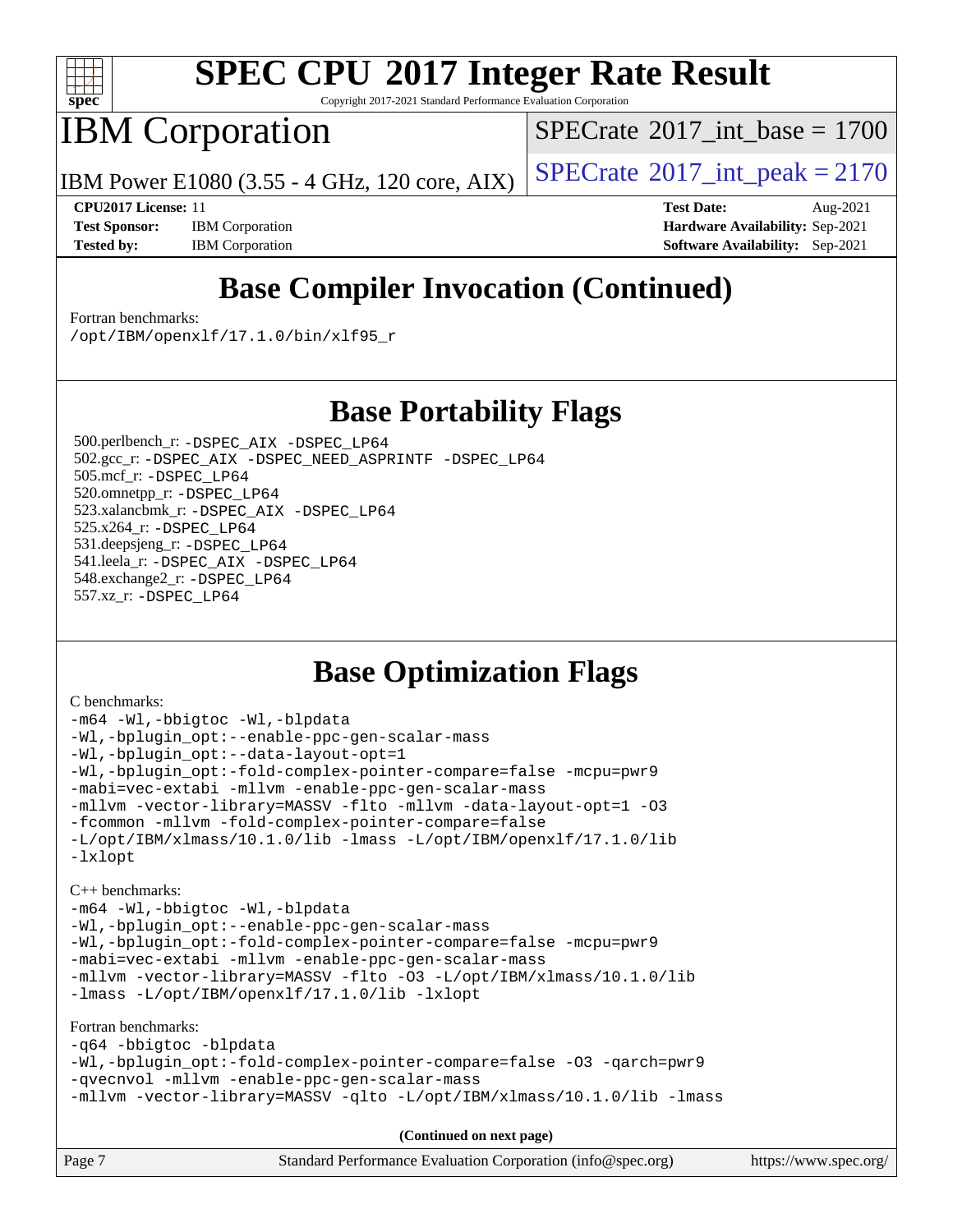

Copyright 2017-2021 Standard Performance Evaluation Corporation

## IBM Corporation

[SPECrate](http://www.spec.org/auto/cpu2017/Docs/result-fields.html#SPECrate2017intbase)<sup>®</sup>2017 int\_base = 1700

IBM Power E1080 (3.55 - 4 GHz, 120 core, AIX)  $\left| \text{SPECrate} \right|^{2}$  $\left| \text{SPECrate} \right|^{2}$  $\left| \text{SPECrate} \right|^{2}$  SPEC  $\left| \text{Crate} \right|^{2}$ 

**[Test Sponsor:](http://www.spec.org/auto/cpu2017/Docs/result-fields.html#TestSponsor)** IBM Corporation **[Hardware Availability:](http://www.spec.org/auto/cpu2017/Docs/result-fields.html#HardwareAvailability)** Sep-2021 **[Tested by:](http://www.spec.org/auto/cpu2017/Docs/result-fields.html#Testedby)** IBM Corporation **[Software Availability:](http://www.spec.org/auto/cpu2017/Docs/result-fields.html#SoftwareAvailability)** Sep-2021

**[CPU2017 License:](http://www.spec.org/auto/cpu2017/Docs/result-fields.html#CPU2017License)** 11 **[Test Date:](http://www.spec.org/auto/cpu2017/Docs/result-fields.html#TestDate)** Aug-2021

## **[Base Optimization Flags \(Continued\)](http://www.spec.org/auto/cpu2017/Docs/result-fields.html#BaseOptimizationFlags)**

[Fortran benchmarks](http://www.spec.org/auto/cpu2017/Docs/result-fields.html#Fortranbenchmarks) (continued):

[-L/opt/IBM/openxlf/17.1.0/lib](http://www.spec.org/cpu2017/results/res2021q3/cpu2017-20210814-28679.flags.html#user_FCbase_F-L_add4bab88a6c42c88e302f591c73bb72937ef64e579693abc59aa2e1fd2665ec6fc9d43c422cf6dbfb0a7c937a1bb302f576036cf20ceb47a619d9b704399be1) [-lxlopt](http://www.spec.org/cpu2017/results/res2021q3/cpu2017-20210814-28679.flags.html#user_FCbase_F-lxlopt)

### **[Peak Compiler Invocation](http://www.spec.org/auto/cpu2017/Docs/result-fields.html#PeakCompilerInvocation)**

[C benchmarks](http://www.spec.org/auto/cpu2017/Docs/result-fields.html#Cbenchmarks): [/opt/IBM/openxlC/17.1.0/bin/ibm-clang](http://www.spec.org/cpu2017/results/res2021q3/cpu2017-20210814-28679.flags.html#user_CCpeak_ibm-clang_9f774c9615befa77c112f013b6c2565281113a2b1537333df0ab287bf7fa8f472d6793bc00be696b05b17883634a7b919aad0784a968df7fe4b14f6ed9819d67)

[C++ benchmarks:](http://www.spec.org/auto/cpu2017/Docs/result-fields.html#CXXbenchmarks) [/opt/IBM/openxlC/17.1.0/bin/ibm-clang++\\_r](http://www.spec.org/cpu2017/results/res2021q3/cpu2017-20210814-28679.flags.html#user_CXXpeak_ibm-clangxx_dac66322419d6d0ac209e4fe4cf55488a8041e4f4daede0152aea26bacfbf569839a7bed5e34b10492e0eda1206d45bc252a3ddd1404ef6c00452463fe1a96b4)

[Fortran benchmarks](http://www.spec.org/auto/cpu2017/Docs/result-fields.html#Fortranbenchmarks): [/opt/IBM/openxlf/17.1.0/bin/xlf95\\_r](http://www.spec.org/cpu2017/results/res2021q3/cpu2017-20210814-28679.flags.html#user_FCpeak_xlf95_r_0e028344bd5307e0dfcacda847ffe6884d6a9fde2193250c97185d56fcad406aa881dd5ed9810f98abd0d672f6d1ed7cd49e3dfad651494a64564a2de329dd1d)

## **[Peak Portability Flags](http://www.spec.org/auto/cpu2017/Docs/result-fields.html#PeakPortabilityFlags)**

 500.perlbench\_r: [-DSPEC\\_AIX](http://www.spec.org/cpu2017/results/res2021q3/cpu2017-20210814-28679.flags.html#b500.perlbench_r_peakCPORTABILITY_DSPEC_AIX) 502.gcc\_r: [-DSPEC\\_AIX](http://www.spec.org/cpu2017/results/res2021q3/cpu2017-20210814-28679.flags.html#b502.gcc_r_peakCPORTABILITY_DSPEC_AIX) [-DSPEC\\_NEED\\_ASPRINTF](http://www.spec.org/cpu2017/results/res2021q3/cpu2017-20210814-28679.flags.html#b502.gcc_r_peakCPORTABILITY_DSPEC_NEED_ASPRINTF) 505.mcf\_r: [-DSPEC\\_LP64](http://www.spec.org/cpu2017/results/res2021q3/cpu2017-20210814-28679.flags.html#suite_peakEXTRA_PORTABILITY505_mcf_r_DSPEC_LP64) 523.xalancbmk\_r: [-DSPEC\\_AIX](http://www.spec.org/cpu2017/results/res2021q3/cpu2017-20210814-28679.flags.html#b523.xalancbmk_r_peakCXXPORTABILITY_DSPEC_AIX) 525.x264\_r: [-DSPEC\\_LP64](http://www.spec.org/cpu2017/results/res2021q3/cpu2017-20210814-28679.flags.html#suite_peakEXTRA_PORTABILITY525_x264_r_DSPEC_LP64) 531.deepsjeng\_r: [-DSPEC\\_LP64](http://www.spec.org/cpu2017/results/res2021q3/cpu2017-20210814-28679.flags.html#suite_peakEXTRA_PORTABILITY531_deepsjeng_r_DSPEC_LP64) 541.leela\_r: [-DSPEC\\_AIX](http://www.spec.org/cpu2017/results/res2021q3/cpu2017-20210814-28679.flags.html#b541.leela_r_peakCXXPORTABILITY_DSPEC_AIX) [-DSPEC\\_LP64](http://www.spec.org/cpu2017/results/res2021q3/cpu2017-20210814-28679.flags.html#suite_peakEXTRA_PORTABILITY541_leela_r_DSPEC_LP64) 548.exchange2\_r: [-DSPEC\\_LP64](http://www.spec.org/cpu2017/results/res2021q3/cpu2017-20210814-28679.flags.html#suite_peakEXTRA_PORTABILITY548_exchange2_r_DSPEC_LP64) 557.xz\_r: [-DSPEC\\_LP64](http://www.spec.org/cpu2017/results/res2021q3/cpu2017-20210814-28679.flags.html#suite_peakEXTRA_PORTABILITY557_xz_r_DSPEC_LP64)

## **[Peak Optimization Flags](http://www.spec.org/auto/cpu2017/Docs/result-fields.html#PeakOptimizationFlags)**

[C benchmarks](http://www.spec.org/auto/cpu2017/Docs/result-fields.html#Cbenchmarks):

 500.perlbench\_r: [-m32](http://www.spec.org/cpu2017/results/res2021q3/cpu2017-20210814-28679.flags.html#user_peakCCLD500_perlbench_r_F-m32_2666f1173eb60787016b673bfe1358e27016ef7649ea4884b7bc6187fd89dc221d14632e22638cde1c647a518de97358ab15d4ad098ee4e19a8b28d0c25e14bf) [-Wl,-bplugin\\_opt:--enable-ppc-gen-scalar-mass](http://www.spec.org/cpu2017/results/res2021q3/cpu2017-20210814-28679.flags.html#user_peakLDCFLAGS500_perlbench_r_F--enable-ppc-gen-scalar-mass_90c7eaebb326e65cde163ce93cb096d759e1fe488aaf604c30f1c960750955167859810a96e25e0e5648ab9c877fa52afc6dc029767c505b3d47992c189a9c83) [-Wl,-bmaxdata:0xD0000000/dsa](http://www.spec.org/cpu2017/results/res2021q3/cpu2017-20210814-28679.flags.html#user_peakLDCFLAGS500_perlbench_r_F-bmaxdata_53328f2e943f038d9215cd08d8cc9c41e0c88a05ccd0eaa69b74bc13510476a4985d80a0634e50a9feb1a62d5faaabba7fed7eb372cb9d457c56bd151bdcbbc2) -Wl,-bplugin opt:--ppc-set-dscr=1 [-Wl,-bplugin\\_opt:-inline-hot-callsites-aggressively](http://www.spec.org/cpu2017/results/res2021q3/cpu2017-20210814-28679.flags.html#user_peakPASS2_LDFLAGS500_perlbench_r_F-linker-inline-hot-callsites-aggressively_37dee702ecb1d6161f2591a383e161fa34338e940c28e6dfe5beb9d3f0e219338ffc47f14b0161ede310807c35b770b4d46ca8ded60f4623e68b36ae460039c1) [-Wl,-blpdata](http://www.spec.org/cpu2017/results/res2021q3/cpu2017-20210814-28679.flags.html#user_peakPASS1_LDCFLAGSPASS2_LDCFLAGS500_perlbench_r_F-blpdata_e5198c7c2ecc9e43d824f0ca238f7383bd692e4e2f7cb34e587f13ab0836441f0e1069d2464060d355452835188273ae5c4d3a3543a000824dfb4ed8f48654d9) [-Wl,-bbigtoc](http://www.spec.org/cpu2017/results/res2021q3/cpu2017-20210814-28679.flags.html#user_peakPASS1_LDCFLAGS500_perlbench_r_F-bbigtoc_b1f60ef144d59f387cf56647f5d9760a1da61d3137773b2d872fe80d560db832b7a848e013c9f028e34f9ee45ecfdf728069b0bb51cabce3e474952ab898194c) [-O3](http://www.spec.org/cpu2017/results/res2021q3/cpu2017-20210814-28679.flags.html#user_peakCOPTIMIZE500_perlbench_r_F-O3) [-mcpu=pwr9](http://www.spec.org/cpu2017/results/res2021q3/cpu2017-20210814-28679.flags.html#user_peakCOPTIMIZE500_perlbench_r_F-mcpu_5d980224ea2195a044ed01a34ae98c1a4fdff6306674b4acc150928d0f0d5914825ac979935ad645b959ca0421d69f927445e0d86aab9ca98aa6e38716053eca) [-mabi=vec-extabi](http://www.spec.org/cpu2017/results/res2021q3/cpu2017-20210814-28679.flags.html#user_peakCOPTIMIZE500_perlbench_r_F-mabi) [-flto](http://www.spec.org/cpu2017/results/res2021q3/cpu2017-20210814-28679.flags.html#user_peakCOPTIMIZE500_perlbench_r_F-flto) [-mllvm -enable-ppc-gen-scalar-mass](http://www.spec.org/cpu2017/results/res2021q3/cpu2017-20210814-28679.flags.html#user_peakCOPTIMIZE500_perlbench_r_F-enable-ppc-gen-scalar-mass_19d61abb0ffc7dd917f10120309184a69643c3b4c419acbd6520dae9c6faf53e38a24336dde3427d1d9a7d8eb44cd246ab3231b3e186f97d7cedfcb739e6de07) [-mllvm -vector-library=MASSV](http://www.spec.org/cpu2017/results/res2021q3/cpu2017-20210814-28679.flags.html#user_peakCOPTIMIZE500_perlbench_r_F-vector-library_7bfd05c50ee60fdc6a36c02ad6fee1805c77076ffe2ac4d04c3541dceb44261f98d22390599f975564efa94bbd3bea0128f107054dbc8089ea864436da294e64) [-fprofile-generate](http://www.spec.org/cpu2017/results/res2021q3/cpu2017-20210814-28679.flags.html#user_peakPASS1_COPTIMIZE500_perlbench_r_F-fprofile-generate) [-fprofile-use=default.profdata](http://www.spec.org/cpu2017/results/res2021q3/cpu2017-20210814-28679.flags.html#user_peakPASS2_COPTIMIZE500_perlbench_r_F-fprofile-use_56aeee182b92ec249f9670f17c9b8e7d83fe2d25538e35a2cf64c434b579a2235a8b8fc66ef5678d24461366bbab9d486c870d8a72905233fc08e43eefe3cd80) [-fno-strict-aliasing](http://www.spec.org/cpu2017/results/res2021q3/cpu2017-20210814-28679.flags.html#user_peakEXTRA_COPTIMIZE500_perlbench_r_F-fno-strict-aliasing) [-L/opt/IBM/xlmass/10.1.0/lib](http://www.spec.org/cpu2017/results/res2021q3/cpu2017-20210814-28679.flags.html#user_peakLIBS500_perlbench_r_F-L_8a801f934146618e620278765a5ef90b8c915cc192c942ec4017754dc6ea911fc6076e10a4bee61092241cf5e08886d583c12c38bed894ebec63a08529138947) [-lmass](http://www.spec.org/cpu2017/results/res2021q3/cpu2017-20210814-28679.flags.html#user_peakLIBS500_perlbench_r_F-lmass) [-L/opt/IBM/openxlf/17.1.0/lib](http://www.spec.org/cpu2017/results/res2021q3/cpu2017-20210814-28679.flags.html#user_peakLIBS500_perlbench_r_F-L_add4bab88a6c42c88e302f591c73bb72937ef64e579693abc59aa2e1fd2665ec6fc9d43c422cf6dbfb0a7c937a1bb302f576036cf20ceb47a619d9b704399be1) [-lxlopt](http://www.spec.org/cpu2017/results/res2021q3/cpu2017-20210814-28679.flags.html#user_peakLIBS500_perlbench_r_F-lxlopt)

**(Continued on next page)**

| Page 8<br>Standard Performance Evaluation Corporation (info@spec.org)<br>https://www.spec.org/ |
|------------------------------------------------------------------------------------------------|
|------------------------------------------------------------------------------------------------|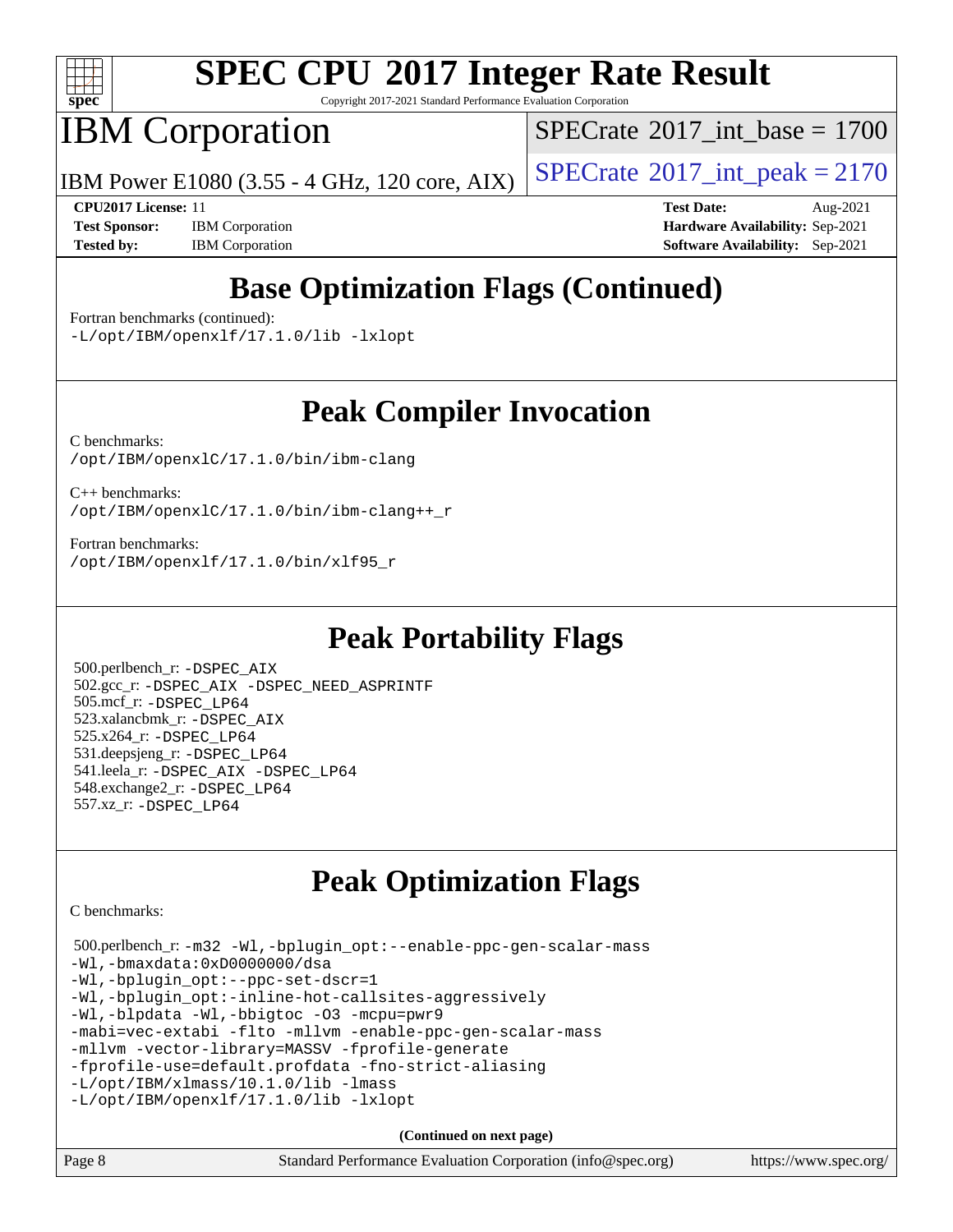

Copyright 2017-2021 Standard Performance Evaluation Corporation

IBM Corporation

[SPECrate](http://www.spec.org/auto/cpu2017/Docs/result-fields.html#SPECrate2017intbase)<sup>®</sup>2017 int base = 1700

IBM Power E1080 (3.55 - 4 GHz, 120 core, AIX)  $\left| \text{SPECrate} \right|^{2}$  $\left| \text{SPECrate} \right|^{2}$  $\left| \text{SPECrate} \right|^{2}$  SPEC  $\left| \text{Crate} \right|^{2}$ 

**[Tested by:](http://www.spec.org/auto/cpu2017/Docs/result-fields.html#Testedby)** IBM Corporation **[Software Availability:](http://www.spec.org/auto/cpu2017/Docs/result-fields.html#SoftwareAvailability)** Sep-2021

**[CPU2017 License:](http://www.spec.org/auto/cpu2017/Docs/result-fields.html#CPU2017License)** 11 **[Test Date:](http://www.spec.org/auto/cpu2017/Docs/result-fields.html#TestDate)** Aug-2021 **[Test Sponsor:](http://www.spec.org/auto/cpu2017/Docs/result-fields.html#TestSponsor)** IBM Corporation **[Hardware Availability:](http://www.spec.org/auto/cpu2017/Docs/result-fields.html#HardwareAvailability)** Sep-2021

## **[Peak Optimization Flags \(Continued\)](http://www.spec.org/auto/cpu2017/Docs/result-fields.html#PeakOptimizationFlags)**

```
 502.gcc_r: -m32 -Wl,-bplugin_opt:--enable-ppc-gen-scalar-mass
-Wl,-bmaxdata:0x50000000
-Wl,-bplugin_opt:-fold-complex-pointer-compare=false
-Wl,-blpdata -Wl,-bbigtoc -O3 -mcpu=pwr9
-mabi=vec-extabi -flto -mllvm -enable-ppc-gen-scalar-mass
-mllvm -vector-library=MASSV -fprofile-generate
-fprofile-use=default.profdata
-mllvm -fold-complex-pointer-compare=false
-L/opt/IBM/xlmass/10.1.0/lib -lmass
-L/opt/IBM/openxlf/17.1.0/lib -lxlopt
 505.mcf_r: -m64 -Wl,-bplugin_opt:--enable-ppc-gen-scalar-mass
-Wl,-bplugin_opt:--data-layout-opt=3 -Wl,-blpdata
-Wl,-bbigtoc -O3 -mcpu=pwr9 -mabi=vec-extabi -flto
-mllvm -enable-ppc-gen-scalar-mass
-mllvm -vector-library=MASSV -fprofile-generate
-fprofile-use=default.profdata -mllvm -data-layout-opt=3
-L/opt/IBM/xlmass/10.1.0/lib -lmass
-L/opt/IBM/openxlf/17.1.0/lib -lxlopt
 525.x264_r: -m64 -Wl,-bplugin_opt:--enable-ppc-gen-scalar-mass
-Wl,-blpdata -Wl,-bbigtoc
-Wl,-bplugin_opt:-enable-aggressive-vectorization -O3
-mcpu=pwr9 -mabi=vec-extabi -flto
-mllvm -enable-ppc-gen-scalar-mass
-mllvm -vector-library=MASSV -fprofile-generate
-fprofile-use=default.profdata -fcommon -frestrict-args
-mllvm -enable-aggressive-vectorization
-mllvm -ppc-enable-redxnintr -L/opt/IBM/xlmass/10.1.0/lib
-lmass -L/opt/IBM/openxlf/17.1.0/lib -lxlopt
 557.xz_r: basepeak = yes
C++ benchmarks: 
 520.omnetpp_r: -m32 -Wl,-bplugin_opt:--enable-ppc-gen-scalar-mass
-Wl,-bmaxdata:0x30000000 -Wl,-bplugin_opt:--ppc-set-dscr=1
-Wl,-blpdata -Wl,-bbigtoc -O3 -mcpu=pwr9
-mabi=vec-extabi -flto -mllvm -enable-ppc-gen-scalar-mass
-mllvm -vector-library=MASSV -fprofile-generate
-fprofile-use=default.profdata
-Wl,-bplugin_opt:-dynamic-cast-opt=on
-L/opt/IBM/xlmass/10.1.0/lib -lmass
-L/opt/IBM/openxlf/17.1.0/lib -lxlopt
```
**(Continued on next page)**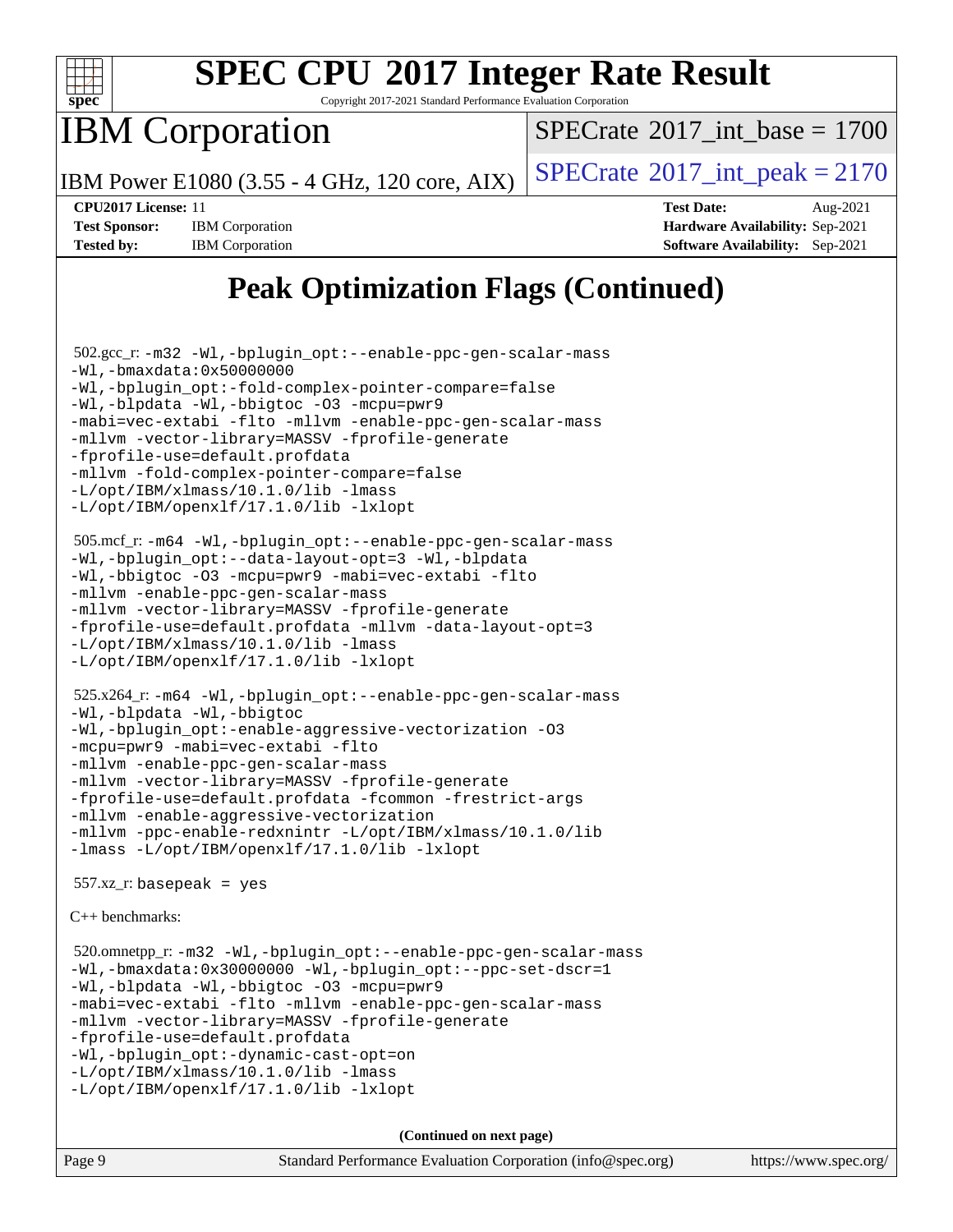

Copyright 2017-2021 Standard Performance Evaluation Corporation

IBM Corporation

[SPECrate](http://www.spec.org/auto/cpu2017/Docs/result-fields.html#SPECrate2017intbase)<sup>®</sup>2017 int\_base = 1700

IBM Power E1080 (3.55 - 4 GHz, 120 core, AIX)  $\left| \text{SPECrate} \right|^{2}$  $\left| \text{SPECrate} \right|^{2}$  $\left| \text{SPECrate} \right|^{2}$  SPEC  $\left| \text{Crate} \right|^{2}$ 

**[Tested by:](http://www.spec.org/auto/cpu2017/Docs/result-fields.html#Testedby)** IBM Corporation **[Software Availability:](http://www.spec.org/auto/cpu2017/Docs/result-fields.html#SoftwareAvailability)** Sep-2021

**[CPU2017 License:](http://www.spec.org/auto/cpu2017/Docs/result-fields.html#CPU2017License)** 11 **[Test Date:](http://www.spec.org/auto/cpu2017/Docs/result-fields.html#TestDate)** Aug-2021 **[Test Sponsor:](http://www.spec.org/auto/cpu2017/Docs/result-fields.html#TestSponsor)** IBM Corporation **[Hardware Availability:](http://www.spec.org/auto/cpu2017/Docs/result-fields.html#HardwareAvailability)** Sep-2021

## **[Peak Optimization Flags \(Continued\)](http://www.spec.org/auto/cpu2017/Docs/result-fields.html#PeakOptimizationFlags)**

```
 523.xalancbmk_r: -m32 -Wl,-bplugin_opt:--enable-ppc-gen-scalar-mass
-Wl,-bmaxdata:0x30000000
-Wl,-bplugin_opt:-inline-hot-callsites-aggressively
-Wl,-bplugin_opt:-enable-partial-inlining -Wl,-blpdata
-Wl,-bbigtoc -mllvm -enable-partial-inlining
-mllvm -enable-vec-find=true -O3 -mcpu=pwr9
-mabi=vec-extabi -flto -mllvm -enable-ppc-gen-scalar-mass
-mllvm -vector-library=MASSV -fprofile-generate
-fprofile-use=default.profdata -L/opt/IBM/xlmass/10.1.0/lib
-lmass -L/opt/IBM/openxlf/17.1.0/lib -lxlopt
 531.deepsjeng_r: -m64 -Wl,-bplugin_opt:--ppc-set-dscr=1
-Wl,-bplugin_opt:--enable-ppc-gen-scalar-mass
-Wl,-bplugin_opt:-inline-hot-callsites-aggressively
-Wl,-blpdata -Wl,-bbigtoc -O3 -mcpu=pwr9
-mabi=vec-extabi -flto -mllvm -enable-ppc-gen-scalar-mass
-mllvm -vector-library=MASSV -fprofile-generate
-fprofile-use=default.profdata -L/opt/IBM/xlmass/10.1.0/lib
-lmass -L/opt/IBM/openxlf/17.1.0/lib -lxlopt
 541.leela_r: -m64 -Wl,-bplugin_opt:--enable-ppc-gen-scalar-mass
-Wl,-bplugin_opt:-inline-hot-callsites-aggressively
-Wl,-blpdata -Wl,-bbigtoc
-mllvm -aggressive-late-full-unroll
-mllvm -array-compress=true
-mllvm -enable-lvi-memoryssa=true -O3 -mcpu=pwr9
-mabi=vec-extabi -flto -mllvm -enable-ppc-gen-scalar-mass
-mllvm -vector-library=MASSV -fprofile-generate
-fprofile-use=default.profdata -L/opt/IBM/xlmass/10.1.0/lib
-lmass -L/opt/IBM/openxlf/17.1.0/lib -lxlopt
Fortran benchmarks: 
-q64 -Wl,-bplugin_opt:--ppc-set-dscr=1 -blpdata -bbigtoc -qlto -O3
-qarch=pwr9 -qvecnvol -mllvm -enable-ppc-gen-scalar-mass
-mllvm -vector-library=MASSV -qprofile-generate
```
[-qprofile-use=default.profdata](http://www.spec.org/cpu2017/results/res2021q3/cpu2017-20210814-28679.flags.html#user_FCpeak_F-qprofile-use_bfe0277b622e26936f187488c954613f707f57f008a71720540fb66cd560bc3ed7f4f3e1d5e36cd7392a82d46c15a80d0c1056a28b7ef93bd8fad800aedafa8f) [-L/opt/IBM/xlmass/10.1.0/lib](http://www.spec.org/cpu2017/results/res2021q3/cpu2017-20210814-28679.flags.html#user_FCpeak_F-L_8a801f934146618e620278765a5ef90b8c915cc192c942ec4017754dc6ea911fc6076e10a4bee61092241cf5e08886d583c12c38bed894ebec63a08529138947) [-lmass](http://www.spec.org/cpu2017/results/res2021q3/cpu2017-20210814-28679.flags.html#user_FCpeak_F-lmass) [-L/opt/IBM/openxlf/17.1.0/lib](http://www.spec.org/cpu2017/results/res2021q3/cpu2017-20210814-28679.flags.html#user_FCpeak_F-L_add4bab88a6c42c88e302f591c73bb72937ef64e579693abc59aa2e1fd2665ec6fc9d43c422cf6dbfb0a7c937a1bb302f576036cf20ceb47a619d9b704399be1) [-lxlopt](http://www.spec.org/cpu2017/results/res2021q3/cpu2017-20210814-28679.flags.html#user_FCpeak_F-lxlopt)

[The flags files that were used to format this result can be browsed at](tmsearch) [http://www.spec.org/cpu2017/flags/IBM\\_AIX\\_7.2\\_S-RevB.html](http://www.spec.org/cpu2017/flags/IBM_AIX_7.2_S-RevB.html) [http://www.spec.org/cpu2017/flags/IBM\\_Open\\_XL\\_AIX\\_flags-RevB.html](http://www.spec.org/cpu2017/flags/IBM_Open_XL_AIX_flags-RevB.html)